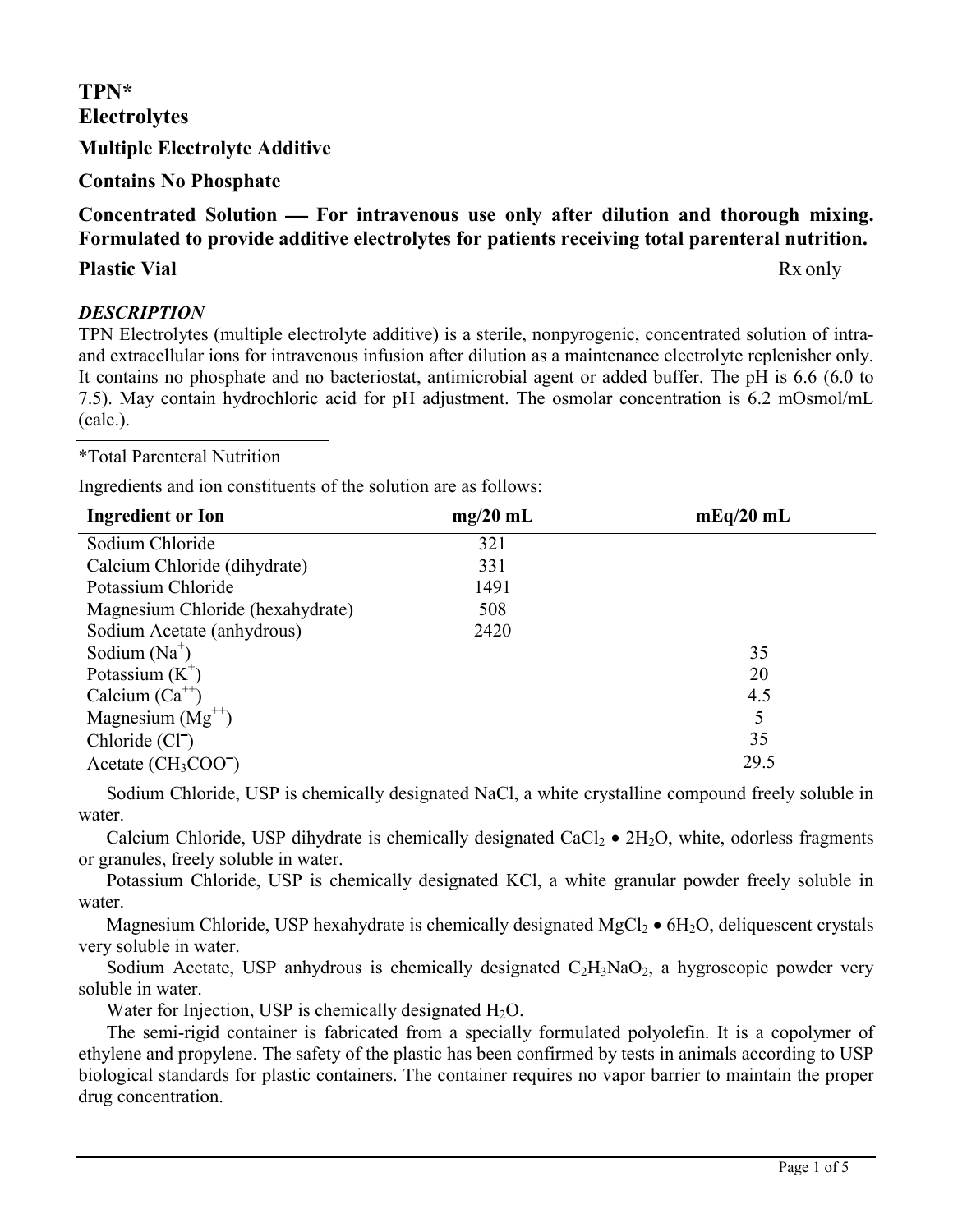## *CLINICAL PHARMACOLOGY*

TPN Electrolytes (multiple electrolyte additive) helps to maintain normal cellular metabolism during TPN (total parenteral nutrition). Providing electrolytes in appropriate amounts prevents deficiency symptoms which otherwise would occur in their absence.

**Cations:** Sodium is the principal extracellular cation; it helps maintain motor nerve depolarization, proper fluid balance and normal renal metabolism. Potassium is the principal intracellular cation; it helps transport dextrose across the cell membrane and contributes to normal renal function. Magnesium is an important cofactor for enzymatic reactions and helps to maintain normal CNS (central nervous system) activity and amino acid utilization. Calcium participates in muscle contraction, blood coagulation and helps maintain normal neuromuscular function.

**Anions:** Chloride is the principal extracellular anion which, along with bicarbonate, is involved in maintaining proper anion balance. Acetate is an important metabolic intermediate in the tricarboxylic acid cycle and is a bicarbonate alternate.

The distribution and excretion of sodium  $(Na^+)$  and chloride  $(CI^-)$  are largely under the control of the kidney which maintains a balance between intake and output.

Approximately 80% of body calcium  $(Ca^{++})$  is excreted in the feces as insoluble salts; urinary excretion accounts for the remaining 20%.

Potassium  $(K^+)$  is found in low concentration in the plasma and extracellular fluids (3.5 to 5.0 mEq/liter in a healthy adult). Normally about 80% to 90% of the potassium intake is excreted in the urine, the remainder in the stools and to a small extent, in the perspiration. The kidney does not conserve potassium well so that during fasting or in patients on a potassium-free diet, potassium loss from the body continues resulting in potassium depletion.

Magnesium  $(Mg<sup>+</sup>)$  is the second most plentiful intracellular cation. Normal plasma concentration ranges from 1.5 to 2.5 or 3.0 mEq per liter. Magnesium is excreted solely by the kidney at a rate proportional to the plasma concentration and glomerular filtration.

Acetate (CH<sub>3</sub>COO<sup>-</sup>) provides bicarbonate (HCO<sub>3</sub><sup>-</sup>) by metabolic conversion in the liver. This has been shown to proceed readily even in the presence of severe liver disease.

#### *INDICATIONS AND USAGE*

TPN Electrolytes (multiple electrolyte additive) is indicated for use as a supplement to nutritional solutions containing concentrated dextrose and amino acids delivered by central venous infusion, to help maintain electrolyte homeostasis in adult patients.

### *CONTRAINDICATIONS*

TPN Electrolytes (multiple electrolyte additive) is contraindicated in pathological conditions where additives of potassium, sodium, calcium, magnesium or chloride could be clinically deleterious, e.g., anuria, hyperkalemia, heart block or myocardial damage and severe edema due to cardiovascular, renal or hepatic failure.

#### *WARNINGS*

CONCENTRATED, HYPERTONIC, ADDITIVE SOLUTION. **Must be diluted** in TPN solution prior to administration.

CONTAINS NO PHOSPHATE. Patients receiving TPN solutions containing concentrated dextrose require additive phosphate, in addition to TPN Electrolytes. Between 10 and 15 mM (310 to 465 mg) phosphorus are physically compatible with as much as 10 to 12 mEq calcium in the same admixture. The phosphate supplement should first be added to the amino acid or dextrose bottle and diluted well to avoid precipitation with calcium.

CONTAINS 20 mEq of POTASSIUM. The potassium content of other additives, such as potassium phosphate or potassium-containing antibiotics, must be considered in the context of total potassium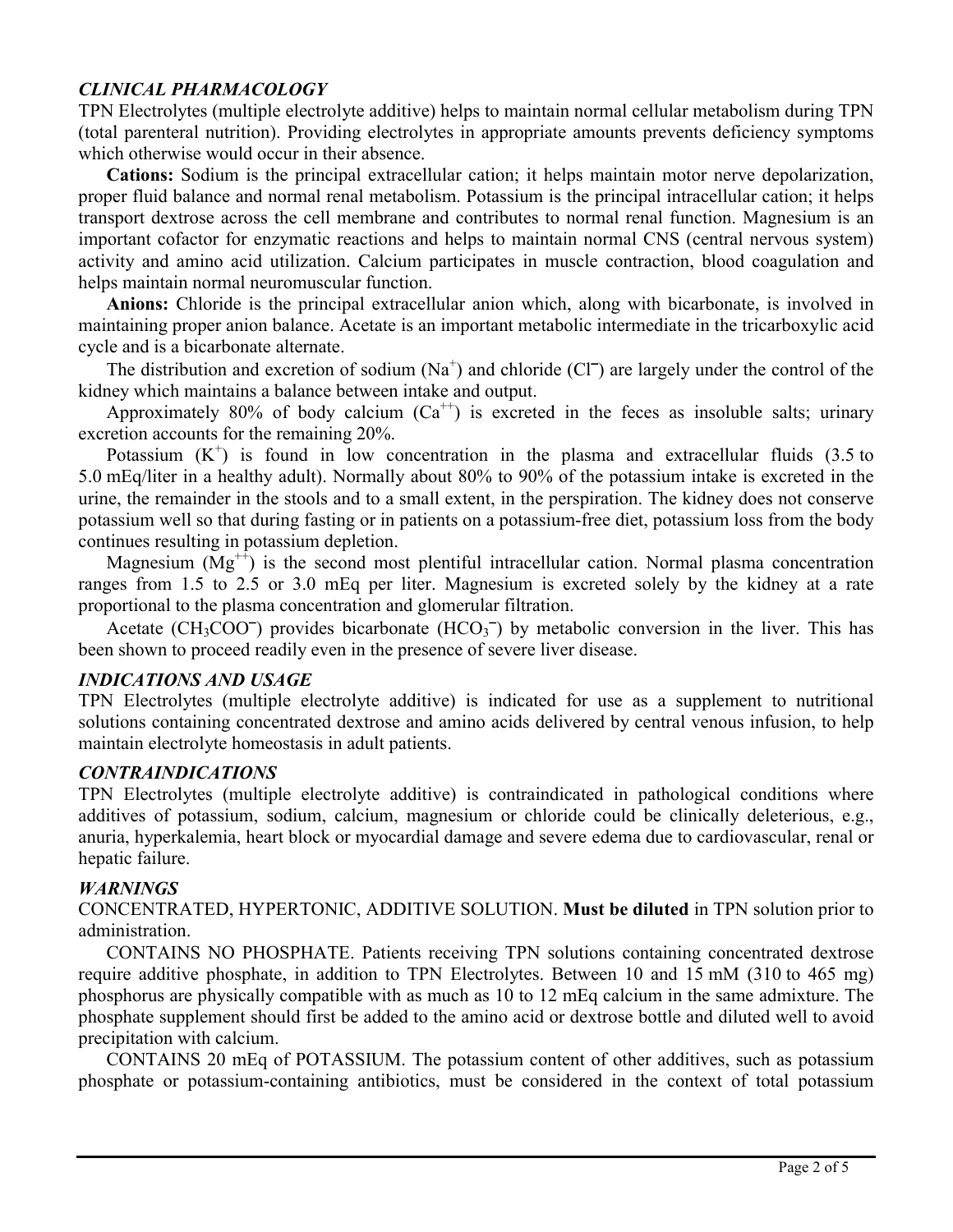delivered. TPN patients usually require 30 to 50 mEq of potassium per liter of TPN solution containing concentrated  $(20-25%)$  dextrose.

#### NOT INTENDED FOR PEDIATRIC USE.

Solutions containing sodium ions should be used with great care, if at all, in patients with congestive heart failure, severe renal insufficiency and in clinical states in which there exists edema with sodium retention.

Solutions which contain potassium ions should be used with great care, if at all, in patients with hyperkalemia, severe renal failure and in conditions in which potassium retention is present.

In patients with diminished renal function, administration of solutions containing sodium or potassium ions may result in sodium or potassium retention.

Solutions containing acetate ions should be used with great care in patients with metabolic or respiratory alkalosis. Acetate should be administered with great care in those conditions in which there is an increased level or an impaired utilization of this ion, such as severe hepatic insufficiency.

**Warning:** This product contains aluminum that may be toxic. Aluminum may reach toxic levels with prolonged parenteral administration if kidney function is impaired. Premature neonates are particularly at risk because their kidneys are immature, and they require large amounts of calcium and phosphate solutions, which contain aluminum.

Research indicates that patients with impaired kidney function, including premature neonates, who receive parenteral levels of aluminum at greater than 4 to 5 mcg/kg/day accumulate aluminum levels associated with central nervous system and bone toxicity. Tissue loading may occur at even lower rates of administration.

#### *PRECAUTIONS*

Do not administer unless solution is clear and seal is intact. Discard unused portion.

Blood levels of sodium, potassium, calcium, magnesium, phosphorus and chloride should be monitored frequently during TPN (total parenteral nutrition). Significant deviations from normal may justify further supplementation or substitution of individual electrolyte additives (in place of TPN Electrolytes) to tailor the electrolyte supplement to meet individual patient requirements.

In patients with renal dysfunction or cardiovascular insufficiency, especially in elderly or postsurgical patients, consider the potential effects of sodium (35 mEq) and potassium (20 mEq) present in TPN Electrolytes.

Extraordinary electrolyte losses are not necessarily corrected by TPN Electrolytes. In protracted vomiting or diarrhea or in patients with fistula drainage or nasogastric suction, separate replacement therapy may be necessary, based upon analysis of losses sustained.

Caution must be exercised in the administration of parenteral fluids, especially those containing sodium ions, to patients receiving corticosteroids or corticotropin.

Solutions containing acetate ions should be used with caution as excess administration may result in metabolic alkalosis.

**Pregnancy**: Animal reproduction studies have not been conducted with TPN Electrolytes. It is also not known whether TPN Electrolytes can cause fetal harm when administered to a pregnant woman or can affect reproduction capacity. TPN Electrolytes should be given to a pregnant woman only if clearly needed.

## *GERIATRIC USE*

An evaluation of current literature revealed no clinical experience identifying differences in response between elderly and younger patients. In general, dose selection for an elderly patient should be cautious, usually starting at the low end of the dosing range, reflecting the greater frequency of decreased hepatic, renal, or cardiac function, and of concomitant disease or other drug therapy.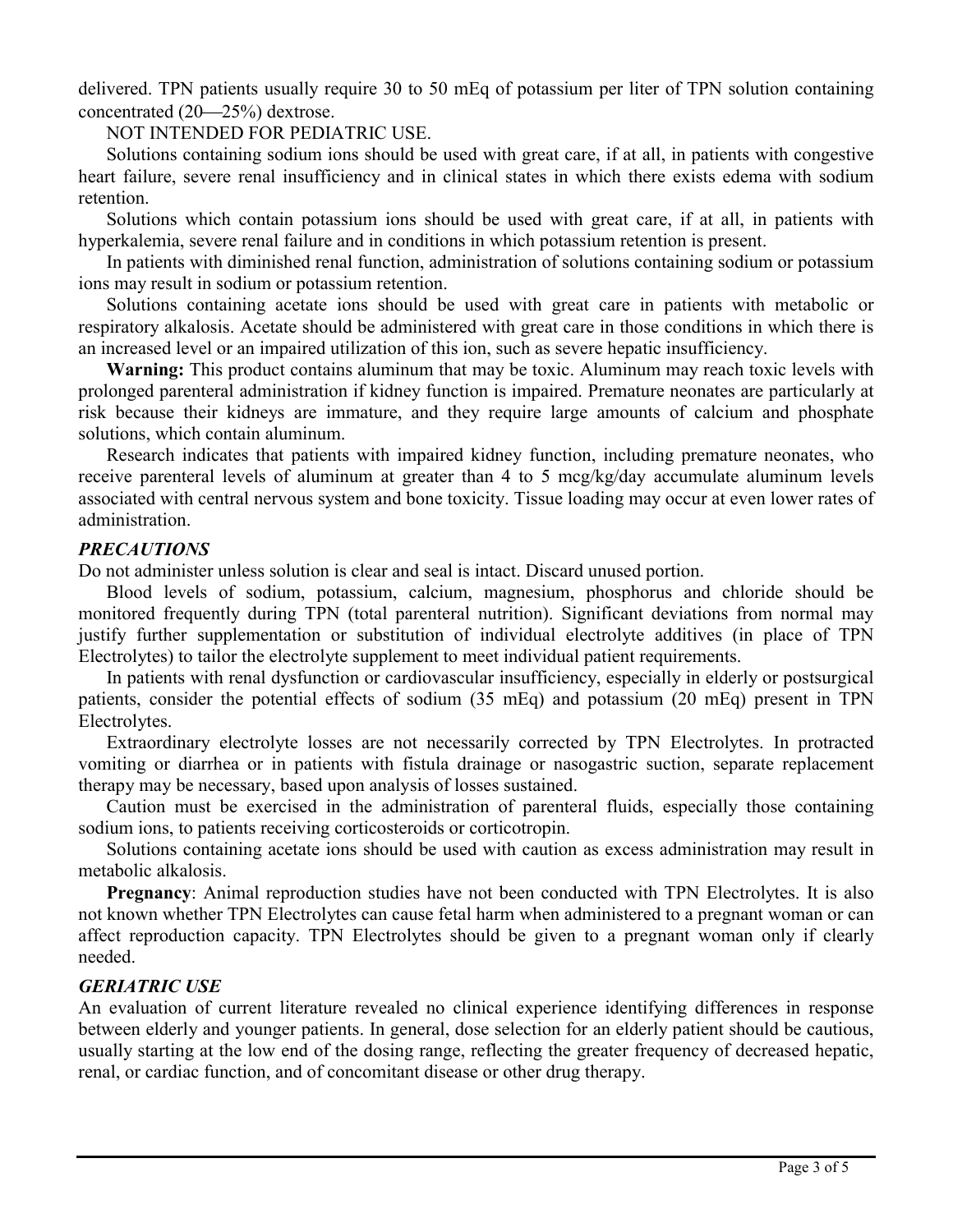Sodium ions and phosphorous are known to be substantially secreted by the kidney, and the risk of toxic reactions may be greater in patients with impaired renal function. Because elderly patients are more likely to have decreased renal function, care should be taken in dose selection, and it may be useful to monitor renal function.

## *ADVERSE REACTIONS*

Symptoms may result from an excess or deficit of one or more of the ions present in TPN Electrolytes. Therefore, frequent monitoring of electrolyte blood levels is recommended. Sodium excess can cause edema and exacerbation of congestive heart failure. Excess potassium can cause deviations from the normal ECG (electrocardiogram). Potassium deficits can impair neuromuscular function, causing muscle weakness or frank paralysis, intestinal dilatation and ileus. Calcium deficits can produce neuromuscular hyperexcitability, ranging from paresthesias, cramps and laryngospasm to tetany and grand mal seizures. Depressed calcium levels can accompany administration of parenteral phosphorus or large amounts of albumin. Magnesium deficiency can precipitate neuromuscular dysfunction, hyperirritability, psychotic behavior, tachycardia and hypertension. Magnesium excess can cause muscle weakness, ECG changes, sedation and mental confusion.

## *DRUG ABUSE AND DEPENDENCE*

None known.

## *OVERDOSAGE*

In the event of overhydration or solute overload, re-evaluate the patient and institute appropriate corrective measures. See *WARNINGS* and *PRECAUTIONS*.

# *DOSAGE AND ADMINISTRATION*

One 20 mL volume of TPN Electrolytes (multiple electrolyte additive) is added to each liter of amino acid/dextrose solution. Alternatively, the TPN Electrolytes can be added to the bottle of amino acids or concentrated dextrose, to permit addition of the necessary phosphate additive to the remaining bottle. This latter technique helps avoid physical incompatibilities between calcium and phosphorus. A potassium phosphate additive is recommended for addition to nutritional solutions containing TPN Electrolytes. Between 10 and 30 mEq of potassium (as phosphate) should be added per liter of TPN solution, to augment the 20 mEq of potassium provided by TPN Electrolytes.

Between two and three liters of TPN solution with added TPN Electrolytes are usually administered daily to adults. Solutions are given continuously over the entire 24-hour period at a constant rate, ranging from 83 to 125 mL/hour. TPN solutions containing TPN Electrolytes and concentrated dextrose are administered intravenously, through a central venous catheter.

Parenteral drug products should be inspected visually for particulate matter and discoloration prior to administration, whenever solution and container permit. See PRECAUTIONS.

# *HOW SUPPLIED*

TPN Electrolytes (multiple electrolyte additive) is supplied in the following single-dose delivery system:

| <b>Unit of Sale</b> | <b>Concentration</b> | Each             |
|---------------------|----------------------|------------------|
| NDC 0409-5779-01    | $20 \text{ mL}$      | NDC 0409-5779-11 |
| 25 in a carton      |                      | 20 mL Vial       |

Exposure of pharmaceutical products to heat should be minimized. Avoid excessive heat. Protect from freezing. Store at 20 to 25℃ (68 to 77°F). [See USP Controlled Room Temperature.]